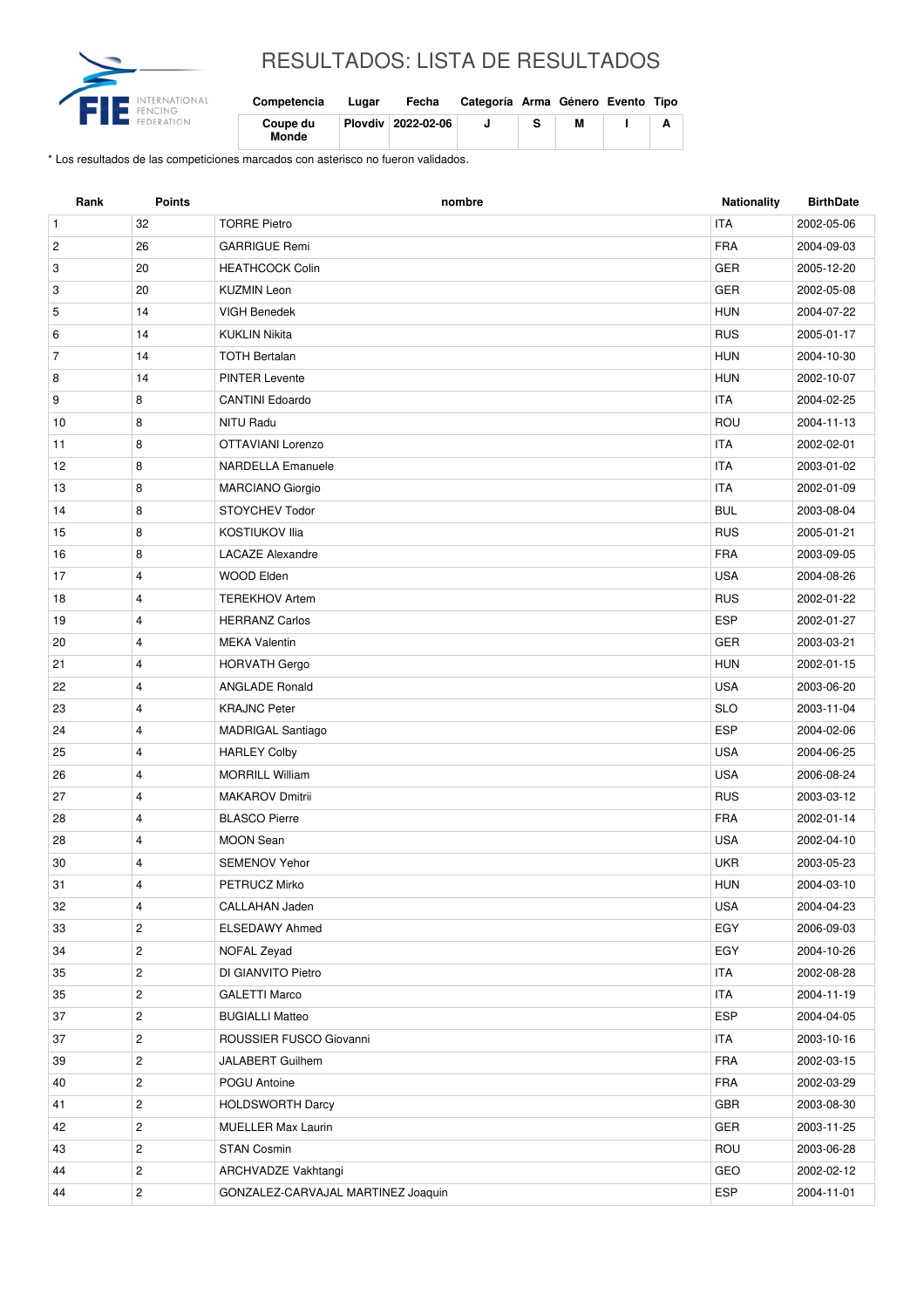| Rank | <b>Points</b>  | nombre                          | <b>Nationality</b> | <b>BirthDate</b> |
|------|----------------|---------------------------------|--------------------|------------------|
| 44   | $\overline{c}$ | <b>MORAN Yago</b>               | <b>ESP</b>         | 2003-01-20       |
| 47   | $\overline{2}$ | <b>FLOREZ Jaime</b>             | <b>ESP</b>         | 2004-08-21       |
| 48   | $\overline{c}$ | <b>ALLEN Samuel</b>             | <b>GBR</b>         | 2004-02-01       |
| 49   | $\mathbf{2}$   | SPITSYN Nikolai                 | <b>RUS</b>         | 2003-06-05       |
| 50   | $\overline{c}$ | <b>BANYAY Endre Marcell</b>     | <b>HUN</b>         | 2004-04-01       |
| 51   | $\overline{2}$ | <b>LIANG Connor</b>             | <b>USA</b>         | 2005-05-27       |
| 52   | $\overline{2}$ | <b>CUSTINE Jeremy</b>           | <b>FRA</b>         | 2003-08-25       |
| 53   | $\overline{2}$ | <b>KLEIN Pierre</b>             | <b>FRA</b>         | 2002-09-20       |
| 54   | $\overline{2}$ | <b>HEATHCOCK Antonio</b>        | GER                | 2002-10-18       |
| 55   | $\overline{2}$ | <b>PUGLIESE Salvatore</b>       | <b>ITA</b>         | 2004-01-04       |
| 56   | $\overline{c}$ | <b>MANIN Lev</b>                | <b>RUS</b>         | 2003-09-23       |
| 57   | $\overline{2}$ | LATAPY Ugo                      | <b>FRA</b>         | 2003-02-16       |
| 58   | $\overline{2}$ | <b>HRYHORUK Oleksandr</b>       | <b>UKR</b>         | 2003-04-01       |
| 59   | $\overline{2}$ | KUTCHUKHIDZE Lasha              | GEO                | 2004-10-11       |
| 60   | $\overline{2}$ | <b>ROCHET Armand</b>            | <b>FRA</b>         | 2003-04-20       |
| 61   | $\overline{2}$ | <b>LIMB Matthew</b>             | <b>USA</b>         | 2004-07-25       |
| 62   | $\overline{2}$ | <b>TAFLAN Ahmet Turgut</b>      | <b>TUR</b>         | 2003-02-07       |
| 63   | $\overline{c}$ | DIAZ GAMO Guillermo             | <b>ESP</b>         | 2004-05-08       |
| 64   | $\overline{2}$ | <b>TOCCI Leonardo</b>           | <b>ITA</b>         | 2003-05-10       |
| 65   | $\mathbf{1}$   | FRABOULET Evan                  | <b>FRA</b>         | 2003-10-07       |
| 66   | $\mathbf{1}$   | <b>NEUHAEUSER Marc</b>          | <b>GER</b>         | 2004-02-24       |
| 67   | $\mathbf{1}$   | CHOW Chung Hei                  | <b>HKG</b>         | 2002-04-21       |
| 68   | $\mathbf{1}$   | <b>GOUGOULIAS Olympios</b>      | <b>GBR</b>         | 2002-03-06       |
| 69   | $\mathbf{1}$   | <b>BISCH Jean Hutmann</b>       | <b>FRA</b>         | 2004-07-06       |
| 70   | $\mathbf{1}$   | ALEXANDROV Ivaylo               | <b>BUL</b>         | 2003-03-09       |
| 71   | $\mathbf{1}$   | <b>LINSKY Matthew</b>           | <b>USA</b>         | 2005-01-28       |
| 72   | $\mathbf{1}$   | K. SZABO Matyas                 | <b>HUN</b>         | 2003-02-20       |
| 73   | $\mathbf{1}$   | <b>KRAL Krystof</b>             | CZE                | 2004-01-01       |
| 74   | $\mathbf{1}$   | <b>HUSSAIN Faaris</b>           | <b>USA</b>         | 2003-09-17       |
| 75   | $\mathbf{1}$   | <b>VALKOV Angel</b>             | <b>BUL</b>         | 2003-06-27       |
| 76   | $\mathbf{1}$   | <b>FILEV Viktor</b>             | <b>BUL</b>         | 2004-02-21       |
| 77   | $\mathbf{1}$   | MOATAZ Adham                    | EGY                | 2003-04-23       |
| 78   | $\mathbf{1}$   | AKINYOSOYE Folayemi             | GBR                | 2004-09-07       |
| 79   | $\mathbf{1}$   | ZAKUTNII Stanislav              | <b>UKR</b>         | 2005-01-08       |
| 80   | $\mathbf{1}$   | <b>LUPU Nicolas</b>             | ROU                | 2004-12-11       |
| 81   | $\mathbf{1}$   | <b>KURVERS Lester</b>           | <b>BEL</b>         | 2002-06-28       |
| 82   | $\mathbf{1}$   | <b>HAISIN</b> Ivan              | <b>UKR</b>         | 2004-03-03       |
| 83   | $\mathbf{1}$   | <b>ENACHE Mihnea</b>            | ROU                | 2004-05-26       |
| 84   | $\mathbf{1}$   | <b>RAIKIN Dimitar</b>           | <b>BUL</b>         | 2002-06-02       |
| 85   | $\mathbf{1}$   | <b>LEPADATESCU Liviu</b>        | ROU                | 2002-11-18       |
| 86   | $\mathbf{1}$   | <b>BUGIALLI MASCARELL Paolo</b> | ESP                | 2003-01-02       |
| 87   | $\mathbf{1}$   | <b>ENACHE Dacian</b>            | ROU                | 2006-03-22       |
| 88   | $\mathbf{1}$   | <b>BEDFORD Louis</b>            | <b>GBR</b>         | 2003-04-11       |
| 89   | $\mathbf{1}$   | <b>GUYONNAUD Albin</b>          | FRA                | 2004-01-24       |
| 90   | $\mathbf{1}$   | STOYANOV Yasen                  | <b>BUL</b>         | 2003-03-02       |
| 91   | $\mathbf{1}$   | ALVAREZ DURAN Pablo             | ESP                | 2002-04-27       |
| 92   | $\mathbf{1}$   | <b>MARTIN Henry</b>             | <b>GBR</b>         | 2005-01-04       |
| 93   | $\mathbf{1}$   | JI Cody                         | <b>USA</b>         | 2006-08-21       |
| 94   | $\mathbf{1}$   | CIDU lustin                     | ROU                | 2004-03-25       |
| 95   | 1              | ZHAKUPOV Donat                  | KAZ                | 2002-10-16       |
|      |                |                                 |                    |                  |